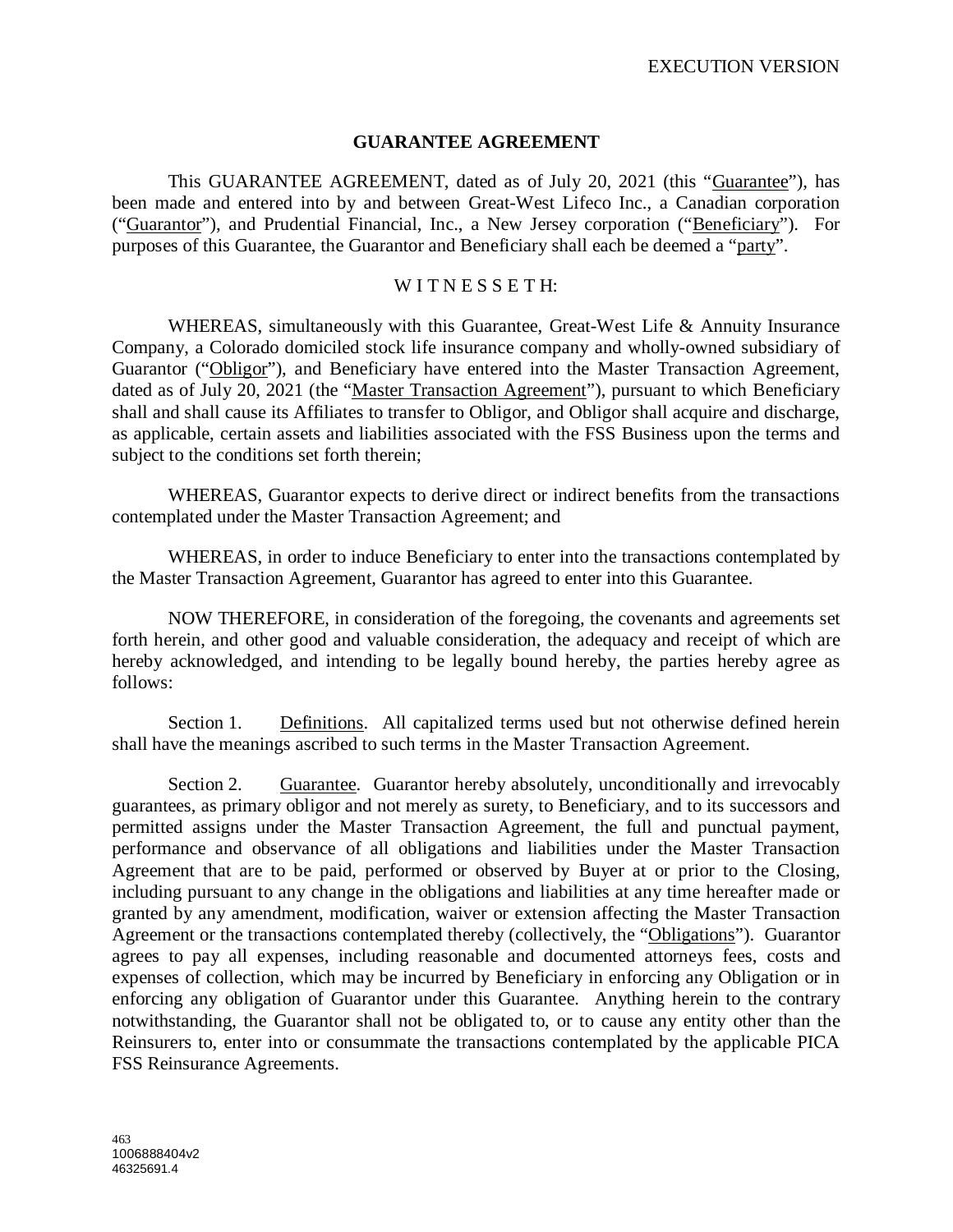Section 3. Withholding. All payments by Guarantor under this Guarantee shall be made free and clear, and without deduction or withholding, of any Taxes, except as required by applicable Law. If any Law requires any deduction or withholding of any Tax from any such payment, such payment shall be increased as necessary so that after such deduction or withholding has been made (including deductions and withholding applicable to additional sums payable under this Section 3), Beneficiary receives an amount equal to the sum it would have received had no such deduction or withholding been made.

Section 4. Guarantee Absolute and Unconditional. Guarantor agrees that its Obligations under this Guarantee are irrevocable, continuing, absolute and unconditional and shall not be discharged or impaired or otherwise affected by, and Guarantor hereby irrevocably waives any defenses to enforcement it may have (now or in the future) by reason of:

(a) any change in the time, place or manner of payment, performance or observance of, or in any other term of the Obligations, or any assignment, amendment or other modification of the Master Transaction Agreement;

(b) any default, failure or delay, willful or otherwise, in the performance of the Obligations by the Obligor;

(c) any change, restructuring or termination of the corporate structure, ownership or existence of Guarantor or Obligor or any insolvency, bankruptcy, reorganization or other similar proceeding affecting Obligor or its assets or any resulting restructuring, release or discharge of any Obligations;

(d) any failure of Beneficiary to disclose to Guarantor any information relating to the business, condition (financial or otherwise), operations, performance, properties or prospects of Obligor now or hereafter known to Beneficiary;

(e) the failure of any other guarantor or third party to execute or deliver any other guarantee or agreement, or the release or reduction of liability of any other guarantor or surety with respect to the Obligations;

(f) the failure or delay of Beneficiary to assert any claim or demand or to exercise or enforce any right or remedy under the provisions of any Master Transaction Agreement or otherwise;

(g) the addition, substitution or release of any Person now or hereafter liable with respect to any of the Obligations or otherwise interested in the transactions contemplated by the Master Transaction Agreement;

(h) the existence of any claim, set-off, counterclaim, recoupment or other rights that Guarantor or Obligor may have against Beneficiary (other than a defense of payment, performance or observance); or

(i) any other circumstance, act, omission or manner of administering the Master Transaction Agreement or any existence of or reliance on any representation by Beneficiary that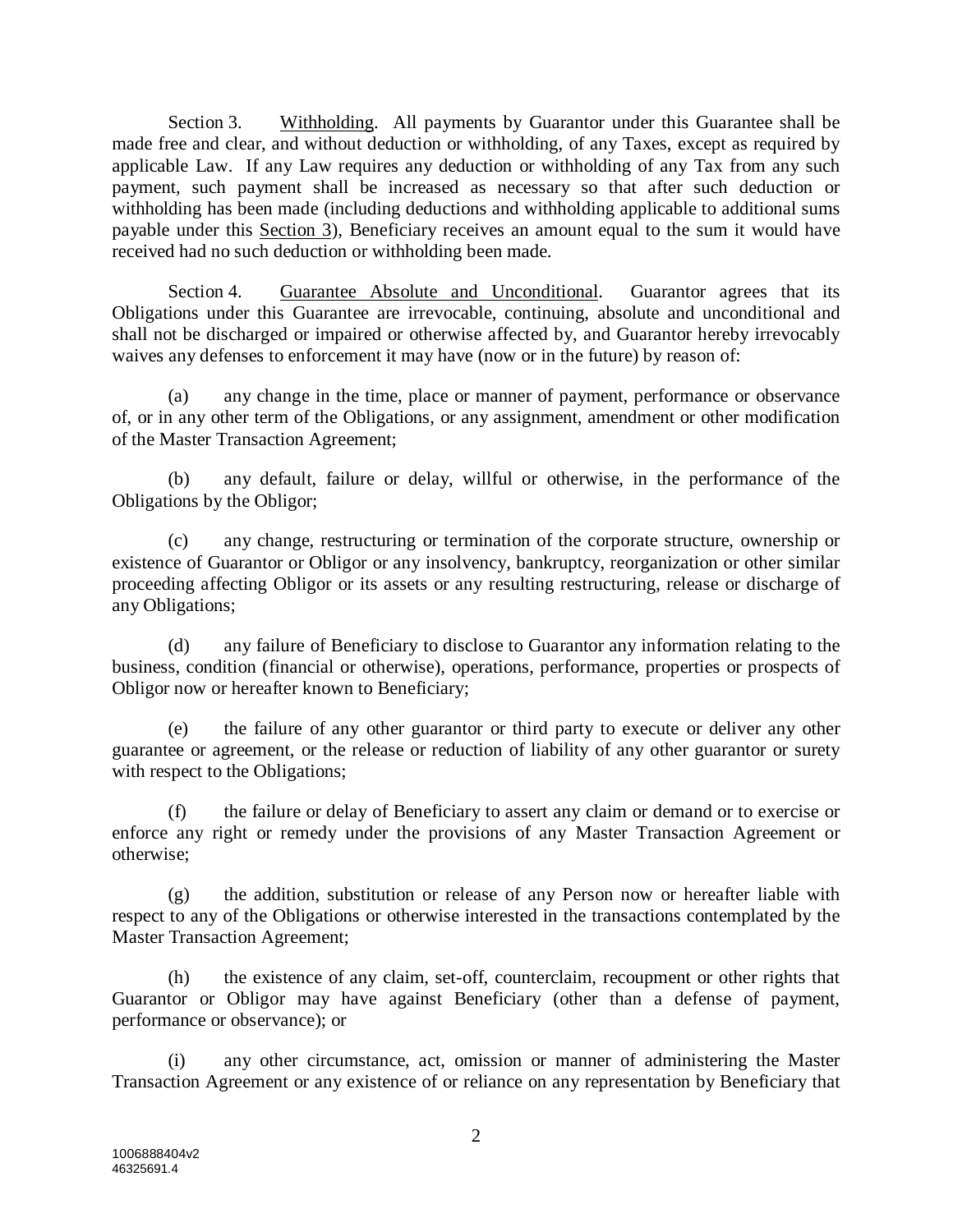might vary the risk of Guarantor or otherwise operate as a defense available to, or a legal or equitable discharge of, Guarantor.

Section 5. Certain Waivers; Acknowledgments. Guarantor further acknowledges and agrees as follows:

(a) Guarantor hereby unconditionally and irrevocably waives any right to revoke this Guarantee and acknowledges that this Guarantee is continuing in nature and applies to all presently existing and future Obligations, until the complete, irrevocable and indefeasible payment and satisfaction in full of the Obligations.

(b) This Guarantee is a guarantee of payment, performance and observance and not of collection. Beneficiary shall not be obligated to enforce or exhaust its remedies against Obligor or under the Master Transaction Agreement before proceeding to enforce this Guarantee.

(c) This Guarantee is a direct guarantee and independent of the obligations of Obligor under the Master Transaction Agreement. Beneficiary may resort to Guarantor for payment, performance and observance of the Obligations whether or not Beneficiary shall have proceeded against Obligor or any other guarantors with respect to the Obligations. Beneficiary may, at Beneficiary's option, proceed against Guarantor and Obligor, jointly and severally, or against Guarantor only without having obtained a judgment against Obligor.

(d) Guarantor hereby unconditionally and irrevocably waives promptness, diligence, notice of acceptance, presentment, demand for performance, notice of non-performance, default, acceleration, protest or dishonor and any other notice with respect to any of the Obligations and this Guarantee and any requirement that Beneficiary protect, secure, perfect or insure any lien or any property subject thereto.

(e) Guarantor agrees that its guarantee hereunder shall continue to be effective or be reinstated, as the case may be, if at any time all or part of any payment of any Obligation is voided, rescinded or recovered or must otherwise be returned by Beneficiary upon the insolvency, bankruptcy or reorganization of Obligor.

Section 6. Subrogation. Guarantor waives and shall not exercise any rights that it may acquire by way of subrogation, contribution, reimbursement or indemnification for payments made under this Guarantee until all Obligations shall have been indefeasibly paid and discharged in full.

Section 7. Notices. All notices, requests, demands and other communications under this Guarantee shall be in writing and shall be deemed to have been duly given when delivered personally, when sent by confirmed facsimile, when sent by electronic mail, one (1) Business Day after being sent by overnight courier service (providing written proof of delivery) or three (3) Business Days after being mailed by certified or registered mail, return receipt requested, with postage prepaid to the Persons at the following addresses (or at such other address as shall be specified by like notice):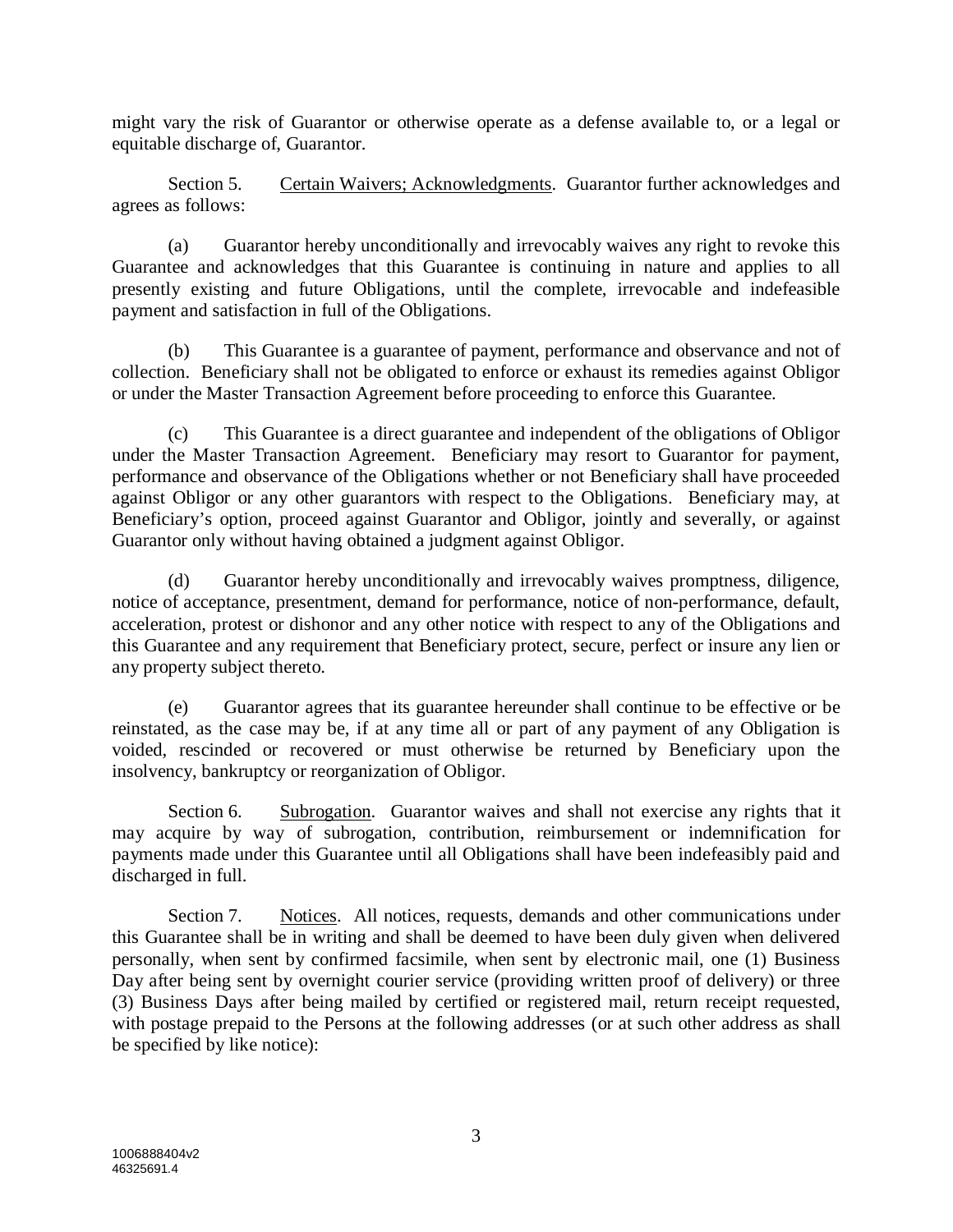if to Beneficiary, to:

Prudential Financial, Inc. 751 Broad Avenue Newark, NJ 07102 Attn: Samarth Pal Email: samarth.pal@prudential.com

with copies, which shall not constitute notice, to:

Prudential Financial, Inc. 751 Broad Avenue Newark, NJ 07102 Attn: Andrew Borodach Email: andrew.borodach@prudential.com

Debevoise & Plimpton LLP 919 Third Avenue New York, New York 10022 Attn: Thomas M. Kelly Fax: (212) 909-6907 Email: tmkelly@debevoise.com

if to Guarantor, to:

Great-West Lifeco Inc. 330 University Ave, U-11 Toronto, ON M5G 1R8 Fax: (416) 597-1940 Email: garry.macnicholas@canadalife.com Attention: Executive Vice-President and Chief Financial Officer

#### and

Great-West Lifeco Inc. 330 University Ave, U-11 Toronto, ON M5G 1R8 Fax: (416) 597-1940 Email: sharon.geraghty@canadalife.com Attention: Executive Vice-President and General Counsel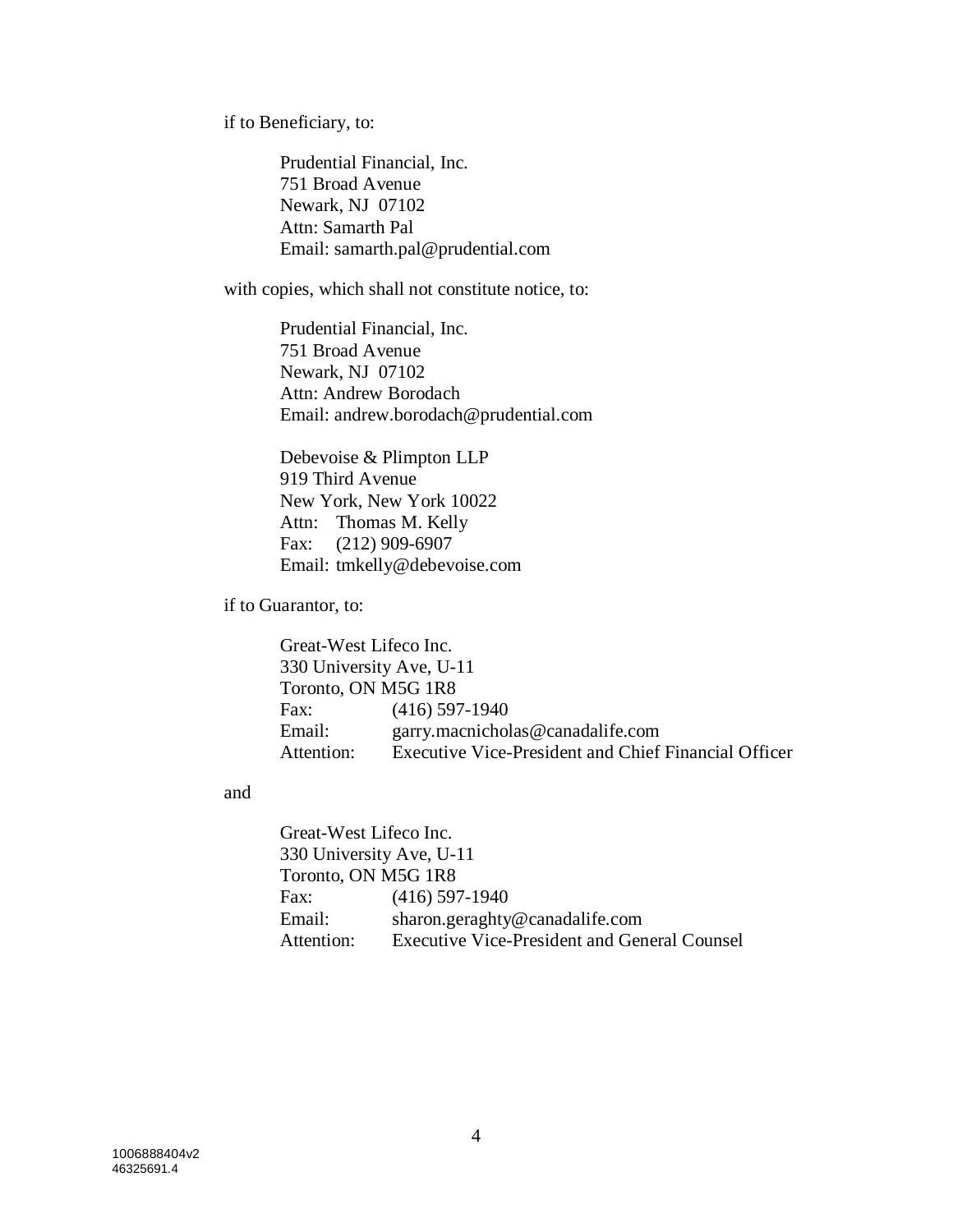with a copy, which shall not constitute notice, to:

Eversheds Sutherland (US) LLP 1114 Avenue of the Americas, 40th Floor New York, New York 10036 Fax: (212) 389-5099 Email: BertAdams@eversheds-sutherland.us Attention: Bert Adams

Section 8. Entire Agreement. This Guarantee, the Master Transaction Agreement, the other Ancillary Agreements and the Confidentiality Agreement (subject to Section 5.4(a) of the Master Transaction Agreement), and any other documents delivered pursuant hereto or thereto, contain the entire agreement among the parties and their respective Affiliates with respect to the subject matter hereof and supersede all prior agreements, understandings, discussions, negotiations and communications, written or oral, between the parties hereof with respect to such subject matter.

Section 9. Waiver and Amendment. This Guarantee may be amended, modified or supplemented, and the provisions and terms hereof may be waived, or the time for its performance extended, only by a written instrument executed and delivered by the parties hereto or, in the case of a waiver, by the party waiving compliance with such provision or term. No delay on the part of any party in exercising any right, power or privilege hereunder shall operate as a waiver thereof, nor shall any single or partial exercise thereof preclude any other or further exercise thereof or the exercise of any other such right, power or privilege. No waiver of any breach of this Guarantee shall be held to constitute a waiver of any preceding or subsequent breach.

Section 10. Assignment; Binding Effect. This Guarantee and all the provisions hereof shall be binding upon and shall inure to the benefit of the parties hereto and their respective successors and permitted assigns. This Guarantee and the rights and obligations hereunder are not assignable by any party hereto unless such assignment is consented to in writing by the other party hereto, and any attempted assignment without the prior written consent of the other party shall be void and have no effect.

Section 11. Third-Party Beneficiaries. This Guarantee is for the sole benefit of the parties hereto and their permitted successors and assigns, and nothing herein express or implied shall give or be construed to give to any Person, other than the parties hereto and such permitted successors and assigns, any legal or equitable rights hereunder.

Section 12. Choice of Law. This Guarantee, and all Actions (whether in contract, tort or statute) that may be based upon, arise out of or relate to this Guarantee, or the negotiation, execution or performance of this Guarantee (including any claim or cause of action based upon, arising out of or related to any representation or warranty made in or in connection with this Guarantee or as an inducement to enter into this Guarantee), shall in all respects be governed by, and construed and enforced in accordance with, the Laws of the State of New York applicable to agreements made and to be performed entirely within such state without giving effect to any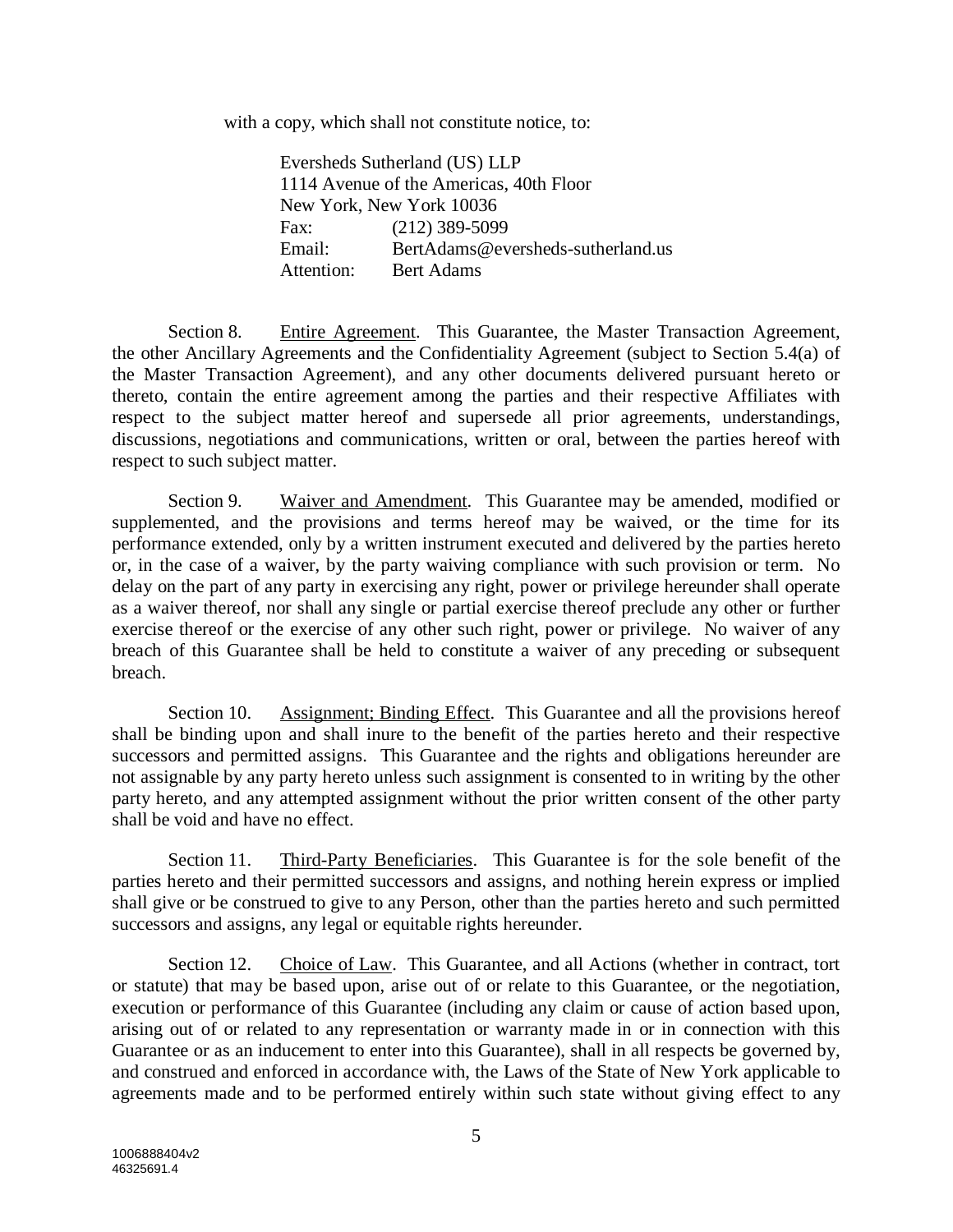conflicts of law principles of such state that might refer the governance, construction or interpretation of such agreements to the Laws of another jurisdiction

Section 13. Jurisdiction and Service of Process. With respect to any Action resulting from, relating to or arising out of this Guarantee, each of the parties hereto irrevocably and unconditionally submits to the exclusive jurisdiction of the United States District Court for the Southern District of New York or, if such court will not accept jurisdiction, the Supreme Court of the State of New York or any court of competent civil jurisdiction sitting in New York County, New York. In any such Action, each of the parties hereto irrevocably and unconditionally waives and agrees not to assert by way of motion, as a defense or otherwise (i) any claim that it is not subject to the jurisdiction of the above named courts, (ii) that its property is exempt or immune from attachment or execution in any such Action in the above-named courts, (iii) that such Action is brought in an inconvenient forum, (iv) that the venue of such Action is improper, (v) that such Action should be transferred or removed to any court other than one of the above-named courts, or should be stayed by reason of the pendency of some other proceeding in any other court other than one of the above-named courts, or that this Guarantee or the subject matter hereof may not be enforced in or by such courts. Each of the parties hereto hereby agrees not to commence any such Action other than before one of the above-named courts. Each of the parties hereto also hereby agrees that any final and non-appealable judgment against a party hereto in connection with any such Action shall be conclusive and binding on such party and that such judgment may be enforced in any court of competent jurisdiction, either within or outside of the United States. A certified or exemplified copy of such award or judgment shall be conclusive evidence of the fact and amount of such award or judgment. With respect to any Action for which it has submitted to jurisdiction pursuant to this Section 13, each party hereto irrevocably consents to service of process in the manner provided for the giving of notices pursuant to Section 7 of this Guarantee. Nothing in this Section 13 shall affect the right of either party hereto to serve process in any other manner permitted by applicable Law. The foregoing consent to jurisdiction shall not (a) constitute submission to jurisdiction or general consent to service of process in the State of New York for any purpose except with respect to any Action resulting from, relating to or arising out of this Guarantee or (b) be deemed to confer rights on any Person other than the respective parties to this Guarantee.

Section 14. WAIVER OF JURY TRIAL. TO THE EXTENT NOT PROHIBITED BY LAW, THE PARTIES HERETO HEREBY WAIVE, AND COVENANT THAT THEY WILL NOT ASSERT, ANY RIGHT TO TRIAL BY JURY IN ANY ACTION ARISING IN WHOLE OR IN PART UNDER OR IN CONNECTION WITH THIS GUARANTEE OR ANY OF THE CONTEMPLATED TRANSACTIONS, WHETHER NOW EXISTING OR HEREAFTER ARISING, AND WHETHER SOUNDING IN CONTRACT, TORT OR OTHERWISE. THE PARTIES HERETO AGREE THAT ANY OF THEM MAY FILE A COPY OF THIS PARAGRAPH WITH ANY COURT AS WRITTEN EVIDENCE OF THE KNOWING, VOLUNTARY AND BARGAINED-FOR AGREEMENT AMONG THE PARTIES HERETO IRREVOCABLY TO WAIVE ITS RIGHT TO TRIAL BY JURY IN ANY PROCEEDING WHATSOEVER BETWEEN THEM RELATING TO THIS GUARANTEE OR ANY OF THE CONTEMPLATED TRANSACTIONS.

Section 15. Counterparts; Facsimile Signatures. This Guarantee may be executed in separate counterparts, each of which, when executed, shall be deemed to be an original and all of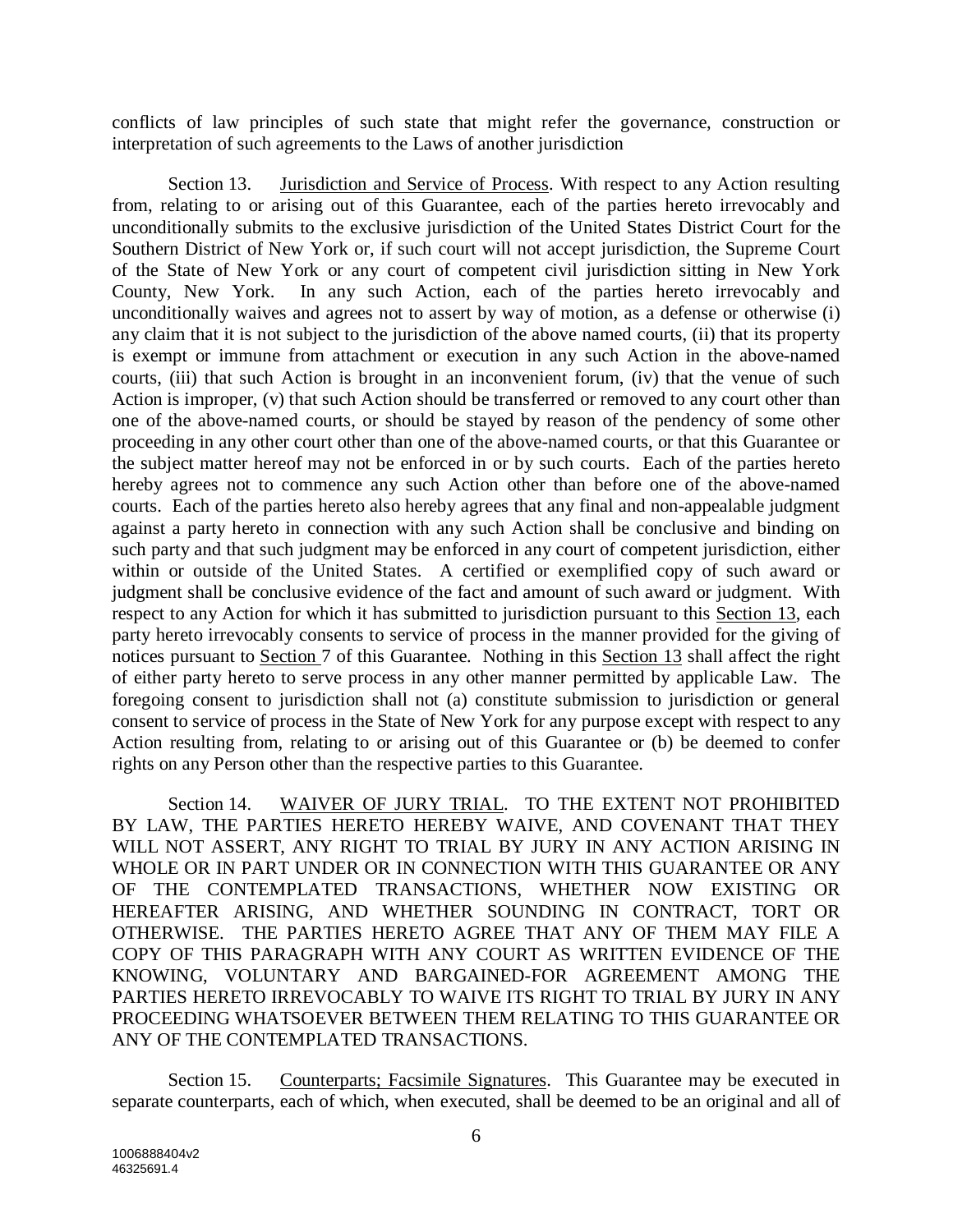which together shall be deemed to be one and the same instrument binding upon each of the parties hereto notwithstanding the fact that all parties hereto are not signatory to the original or the same counterpart. For purposes of this Guarantee, facsimile and pdf signatures shall be deemed originals.

Section 16. Severability. If any provision of this Guarantee or the application of any such provision to any Person or circumstance shall be held invalid, illegal or unenforceable in any respect by a court of competent jurisdiction, such invalidity, illegality or unenforceability shall not affect any other provision hereof. Upon any such determination, the parties shall negotiate in good faith to modify this Guarantee so as to effect the original intent of the parties as closely as possible in an acceptable manner in order that the transactions contemplated hereby be consummated as originally contemplated to the fullest extent possible. If any provision of this Guarantee is so broad as to be unenforceable, the provision shall be interpreted to be only so broad as is enforceable.

Section 17. Specific Performance. The parties hereto hereby expressly recognize and acknowledge that immediate, extensive and irreparable damage would result, no adequate remedy at law would exist and damages would be difficult to determine in the event that any provision of this Guarantee is not performed in accordance with its specific terms or otherwise breached. It is hereby agreed that the parties hereto shall be entitled to specific performance of the terms hereof and immediate injunctive relief and other equitable relief, without the necessity of proving the inadequacy of money damages as a remedy, and the parties hereto further hereby agree to waive any requirement for the securing or posting of a bond or other undertaking in connection with the obtaining of such injunctive or other equitable relief. Such remedies, and any and all other remedies provided for in this Guarantee, shall, however, be cumulative in nature and not exclusive and shall be in addition to any other remedies whatsoever which either party hereto may otherwise have. Each of the parties hereto hereby acknowledges that the existence of any other remedy contemplated by this Guarantee does not diminish the availability of specific performance of the obligations hereunder or any other injunctive relief. The parties hereto further agree not to (a) oppose the granting, or raise any objection to the availability or granting, of the equitable remedy of specific performance or other equitable relief for any reason or on any basis or (b) assert that a remedy of specific enforcement is (i) unenforceable, invalid, contrary to Law or inequitable on the basis that a remedy of monetary damages would provide an adequate remedy for any breach of this Guarantee or (ii) not an appropriate remedy for any reason at law or equity. Each of the parties hereto further acknowledges and agrees that injunctive relief and/or specific performance will not cause an undue hardship to such party.

Section 18. Headings. The headings contained in this Guarantee are inserted for convenience only and shall not be considered in interpreting or construing any of the provisions contained in this Guarantee.

[*The remainder of this page is intentionally left blank.*]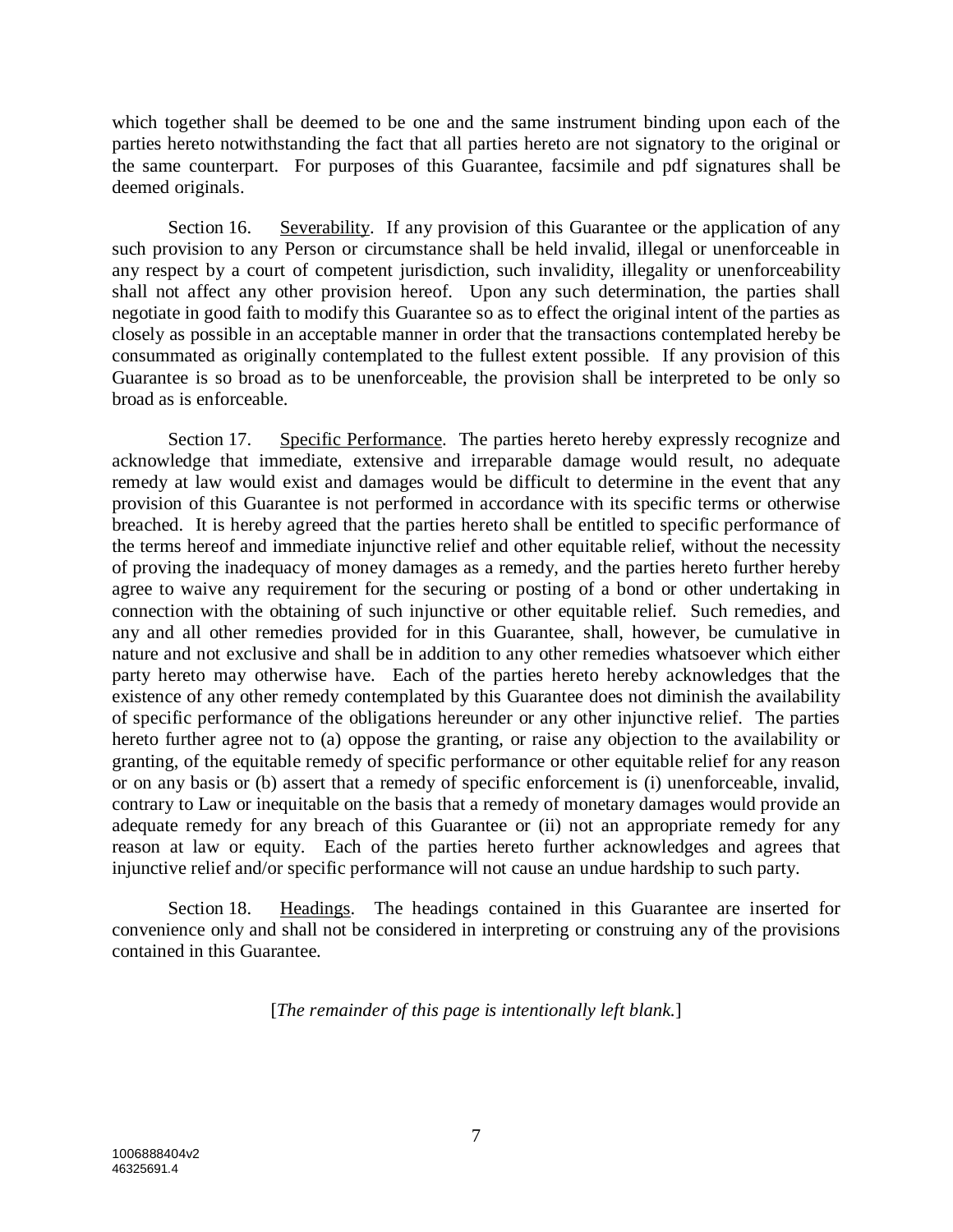IN WITNESS WHEREOF, the parties hereby execute this Guarantee as of the date first set forth above.

# **GREAT-WEST LIFECO INC.** By: -F097CBA66AC1495 Name: Paul Mahon Title: President & CEO, Great-West Lifeco Jeffrey Orr By: Name: Jeffrey OrrTitle: Chair of the Board

# **PRUDENTIAL FINANCIAL, INC.**

By:

Name: Title: